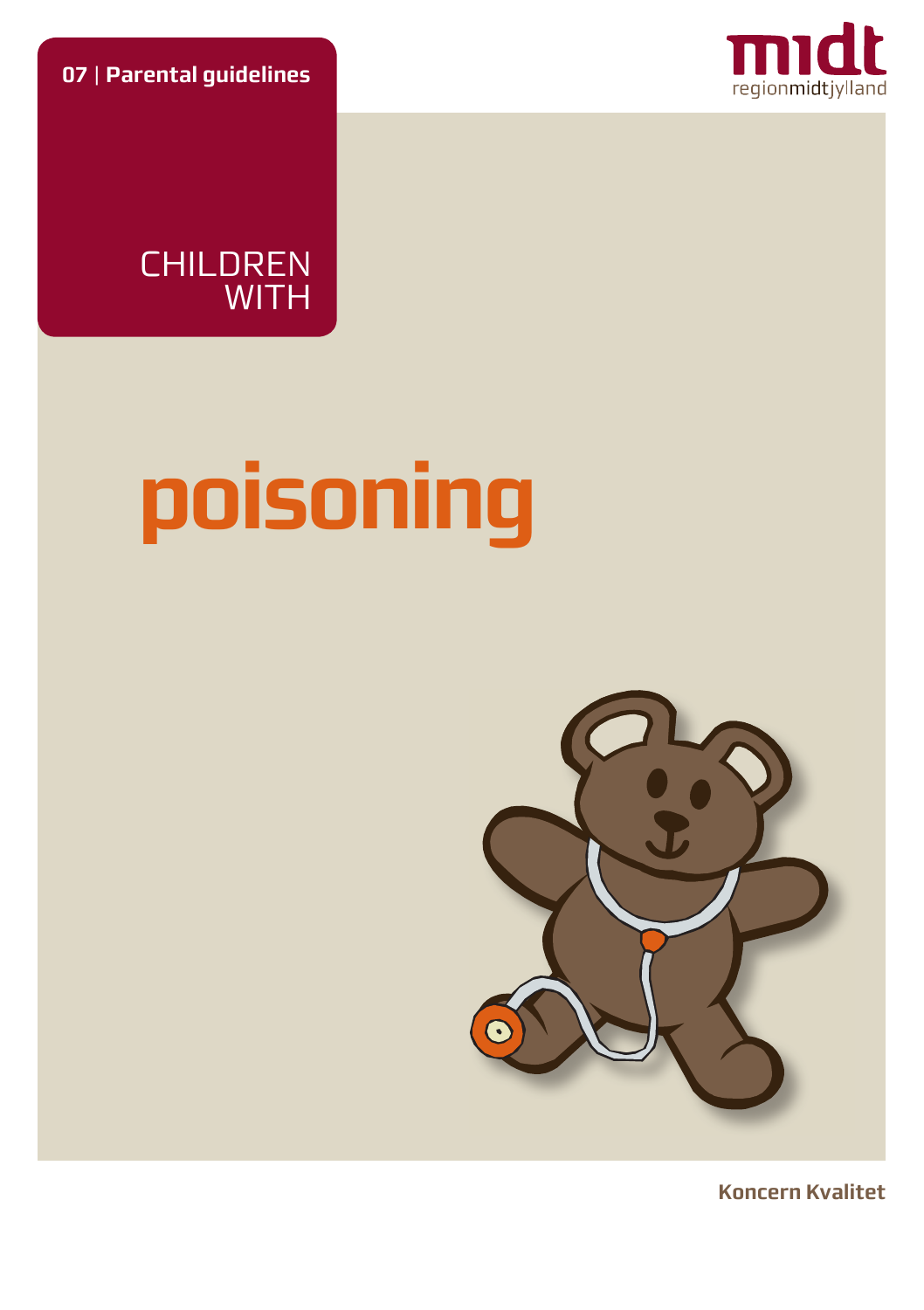## Children with **poisoning**

#### **General information:**

Young children are generally very curious and tend to put everything in their mouth. Not only labelled chemicals are poisonous. Dishwasher detergent, cigarettes, plants, vitamin pills and medicine etc., should always be kept out of the reach of small children.

#### **Symptoms:**

Depend on what the child has ingested. With some poisonings the symptoms only appear later, while others appear almost immediately. The child may vomit, be apathetic, get diarrhea, have affected breathing, cough or lose consciousness.

#### **When to see a doctor?**

If you know or suspect that your child has eaten something dangerous or toxic, you should contact your general practitioner or the doctor on call as soon as possible.

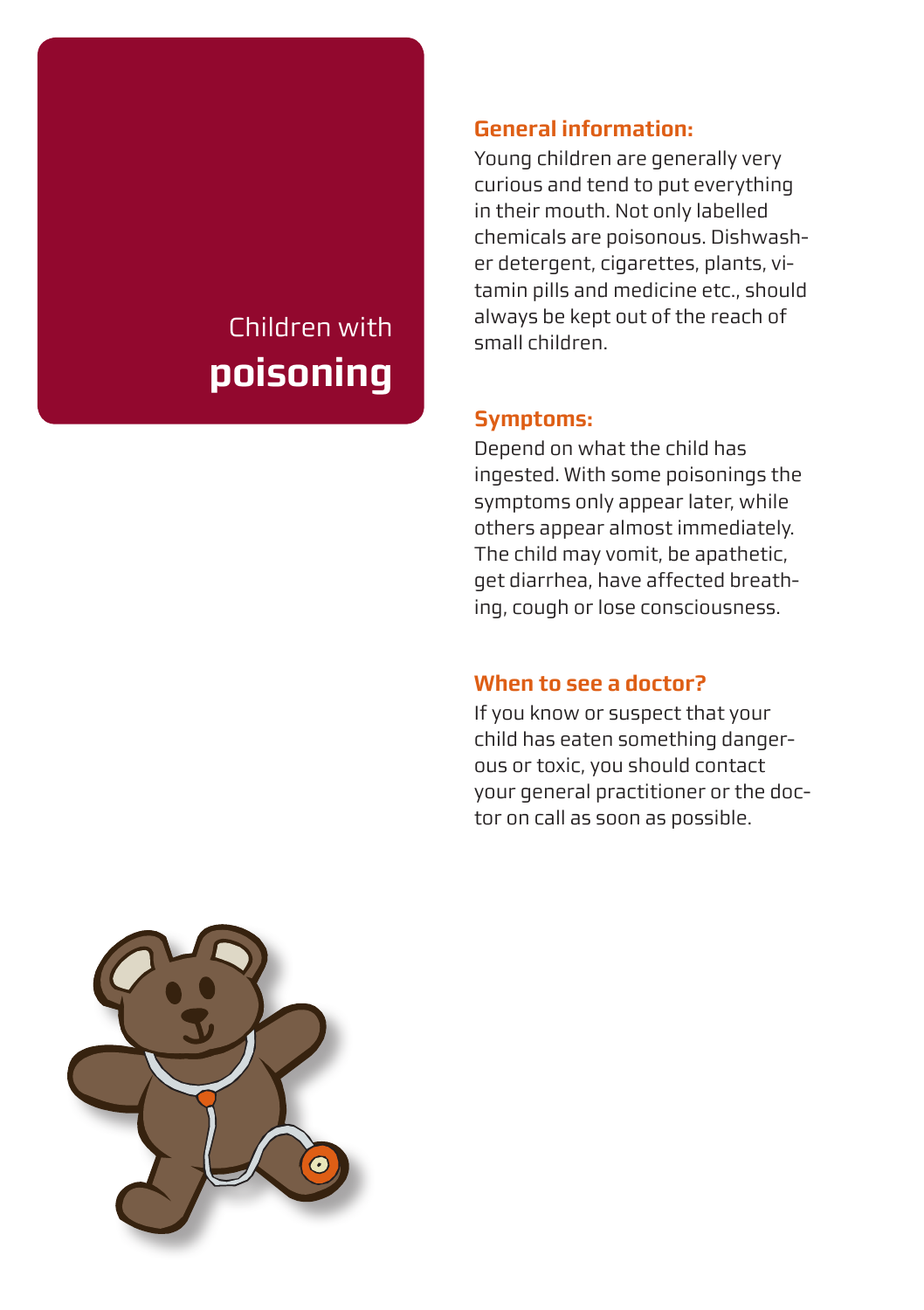#### **Treatment:**

● If your child has a poisonous substance on the skin or in the eyes:

#### **Rinse the eyes or skin immediately with running water.**

If your child has been drinking a corrosive substance or kerosene product, e.g. lamp oil, toilet cleaner, dishwasher detergent, caustic soda, lighter fuel, acetic acid, decalcifier, household ammonia or chlorine:

#### **Prevent the child from vomiting.**

#### **Give the child water to drink and rinse the child's mouth.**

 $\bullet$  Other – e.g. medicine, vitamin pills, cigarettes and plants:

Clean the child's mouth for anything visible.

It is important that you give the doctor any remains of what the child has eaten together with the packaging/jar. Informative labelling can be very helpful when treating the child.

#### **Prevention:**

- Always make sure that dangerous objects, including cigarettes, are kept out of the reach of children
- Do not transfer dangerous objects or substances to another packaging
- When you decalcify your electric kettle/coffee maker, pour out the water immediately so that you do not forget
- Do not keep poisonous plants in the house
- Keep all medicine, including vitamin pills, in a childproof cabinet
- Never keep cleaning detergents, liquid fertilizer and dishwasher detergents under the kitchen sink or in other places where the child can get a hold of it.

#### **We strongly recommend a locked cupboard for storage.**

#### **Good advice:**

Ask your health visitor for advice about poisonous plants, etc.

A (Danish) book called "Farlig/ufarlig" (Dangerous/safe) gives advice and guidance about almost everything children can think of eating and drinking. You can order this from "Forbrugerrådet" (The Danish Consumer Council).

#### **Childcare:**

The child can return to childcare when it feels well enough to play with other children again and does not need special care.